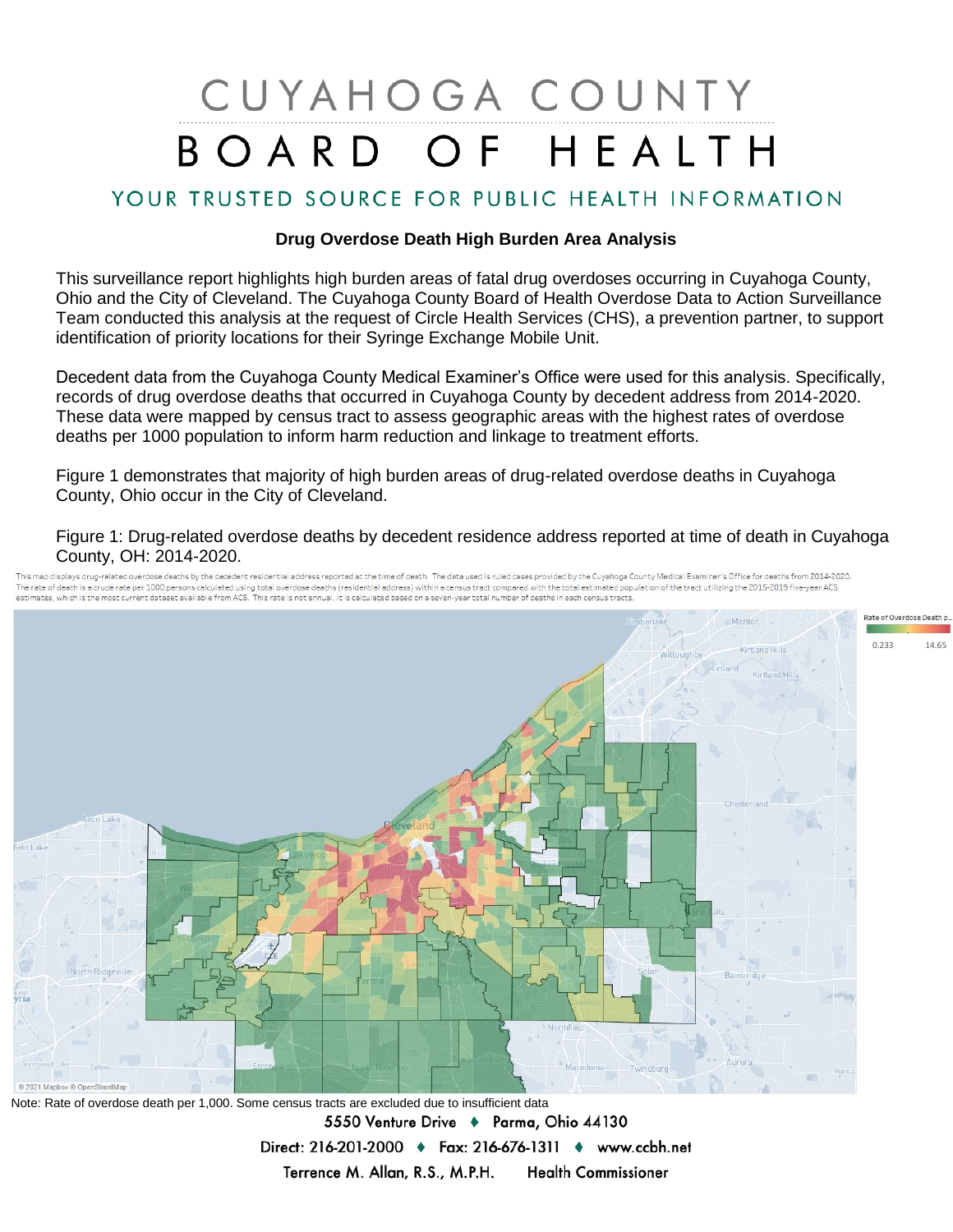Figure 2 focuses on Cleveland only.

The East side neighborhoods with highest rates of drug-related overdose deaths by decedent residence address between 2014-2020: North Broadway, Hough and Broadway-Slavic Village (110801, 110501, 113101, 114600, 115700, 115800, 115200). The West side neighborhoods with highest rates of drug-related overdose deaths by decedent residence address between 2014-2020 were: Clark Fulton and Ohio City (104600, 102900, 103800).

## Figure 2: Drug-related overdose deaths by decedent residence address reported at time of death in Cleveland, OH: 2014-2020



Note: Rate of overdose death per 1,000. Some census tracts are excluded due to insufficient data

5550 Venture Drive + Parma, Ohio 44130 Direct: 216-201-2000 → Fax: 216-676-1311 → TTY: 216-676-1313 → www.ccbh.net Terrence M. Allan, R.S., M.P.H. **Health Commissioner**